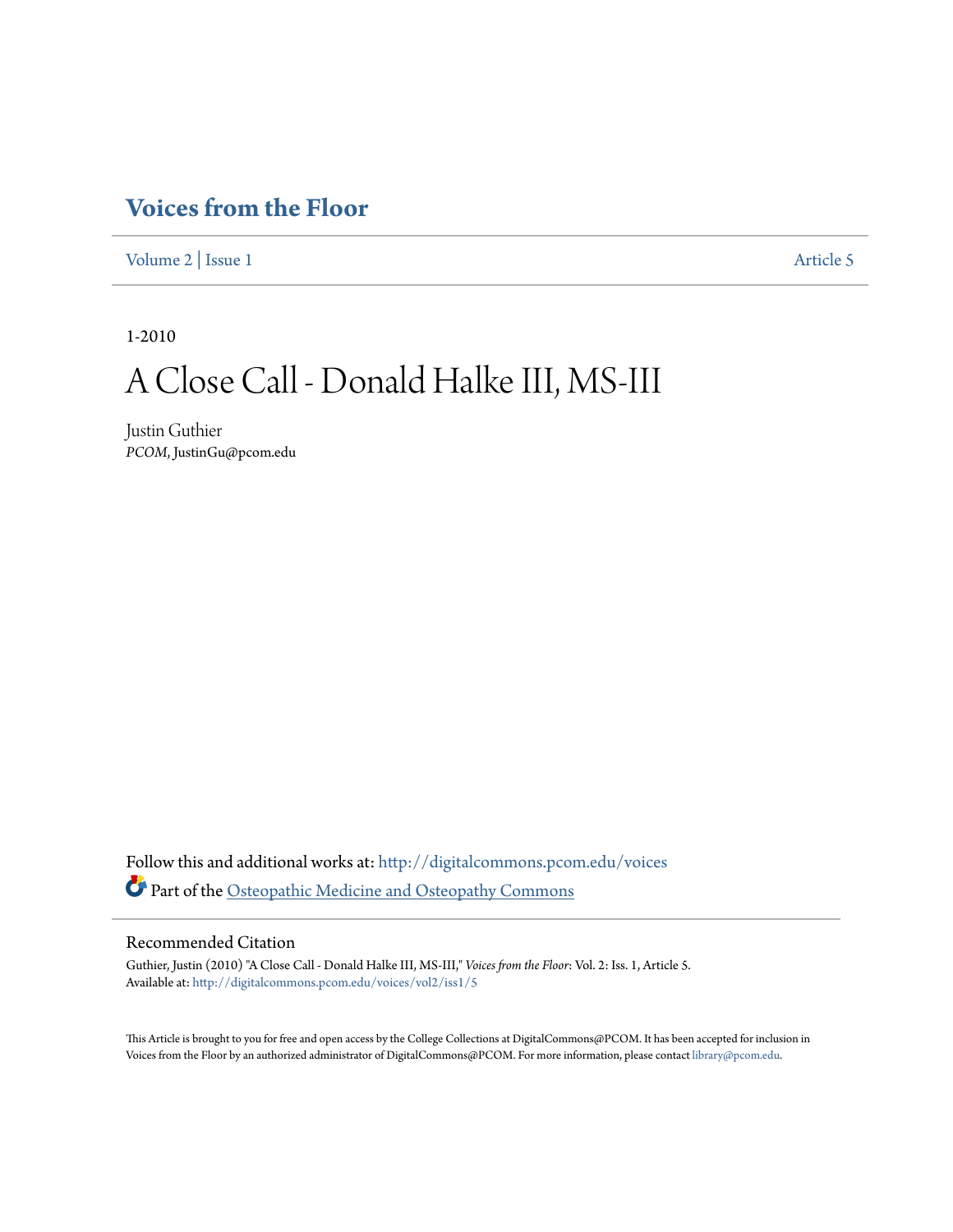## *A Close Call- Donald Halke IlL MS-III*

#### An Interview and Narrative written by Justin Guthier, MS-III

Saturday nights for me usually mean quality time with my fiancé. She has been living in Pittsburgh for the past 2 years completing her Master's degree in Social Work at the University of Pittsburgh. I travel out to see her occasionally and we spend time together watching movies and going out for dinner. October 24th was no different than usual. As I was coming out of the movies with my fiance, I turned my cell phone back on and found a voicemail from my Mom - it was 10:00 pm. I casually listened to the message as I started to get into the car when, I nearly dropped the phone from my hand. My ears heard but my mind could not process - "Donnie, you need to come home, your Dad is having a heart attack."

The night before, my father and mother had gone out for a bite to eat. They had just finished eating some Maryland crab soup together when my father felt like he had heartburn. This was not an unusual occurrence for him since he does get heartburn from time to time. He took some Tums and aspirin when he got home, hoping it would go away. The pain increased in intensity throughout the evening. Thinking it was simply the heartburn, my Dad decided to sleep it off. Indeed, it did improve and by next morning he was feeling better. My Dad continued his normal routine that Saturday, doing work around the farm, plumbing and splitting wood. In the evening hours, the pain had returned and again increased in intensity, worse than before. At one point, my Dad was walking up a hill on our farm when suddenly he felt as if a 200 pound weight had been placed upon his chest. He could not move - he knew something was wrong.

My Mother took my father to the hospital where they did an EKG. The EKG yielded disheartening results - there was ST elevation, yet it was minor. Doctors concluded that the heart attack had started 18 hours previously after the dinner on Friday night. Unfortunately, the catheterization had to wait until Monday due to staffing issues. The decision was made to hold my father until then and manage him medically. That is when I received the phone call. I rushed back to Perry County where my father was hospitalized. It was a long car ride.

On Monday, the physicians performed the catheterization. There were three huge blocks in his coronaries – one block of 99%, another 85% and the last 75%. My family and I were stunned. My father

was only 50 years old and in better shape than men half his age. My father waw an ultra-runner. For those of you who do not know, an ultra runner runs 100 mile races. He has finished 5 ultra marathons in the past three years. He has run over 85 marathons in his lifetime and finished at least fifteen 50-mile races. Both his mind and body are sharp. He is a certified public account for the state of Pennsylvania during the day and in the evening he maintains our sheep farm with the help of my mother. My father does not neglect his health either. He sees a cardiologist regularly to maintain healthy levels of cholesterol. His diet and lifestyle are so efficient; my father does not need to take any cholesterol medicines. At the time of his admission, my father's cholesterol levels were not off the  $chart - they were well within the healthy ranges for his$ age and current health condition- LDL 144, HDL 52 and his triglycerides were under 200. You can imagine the shock my family felt after we learned the severity of his coronary artery disease.

The only risk factor my father presented with was a significant family history. My father's father had had two heart attacks, both in his 40's. He eventually died of lung cancer since he was a chain smoker. His mother died at 54 from a massive heart attack. She too was also a long time smoker. Considering the history of heart disease in his family, my father undertook the healthiest lifestyle choices possible. He kept a good diet, did not smoke and had incredible endurance and exercise tolerance from all his running.

The doctors explained that my father's current condition was most likely not from plaque buildup, but rather, the doctors said it was ''just" an incident out of the ordinary- that most likely plaque had erupted from somewhere else inside his body and had somehow lodged into his coronaries. Even today, they are still not sure, but the physicians believe it was most likely from my father's abdominal aorta.

Upon reviewing the catheterization results, it was decided that my father required a triple bypass. His surgery would be scheduled for the following Thursday of that week. In the days before the surgery, I spent as much time as I could with my father. Though I had confidence in the surgeon, I was nervous about my father's surgery because of the possibility that something untoward could happen. It was my father who was having the surgery done and I could lose him. My